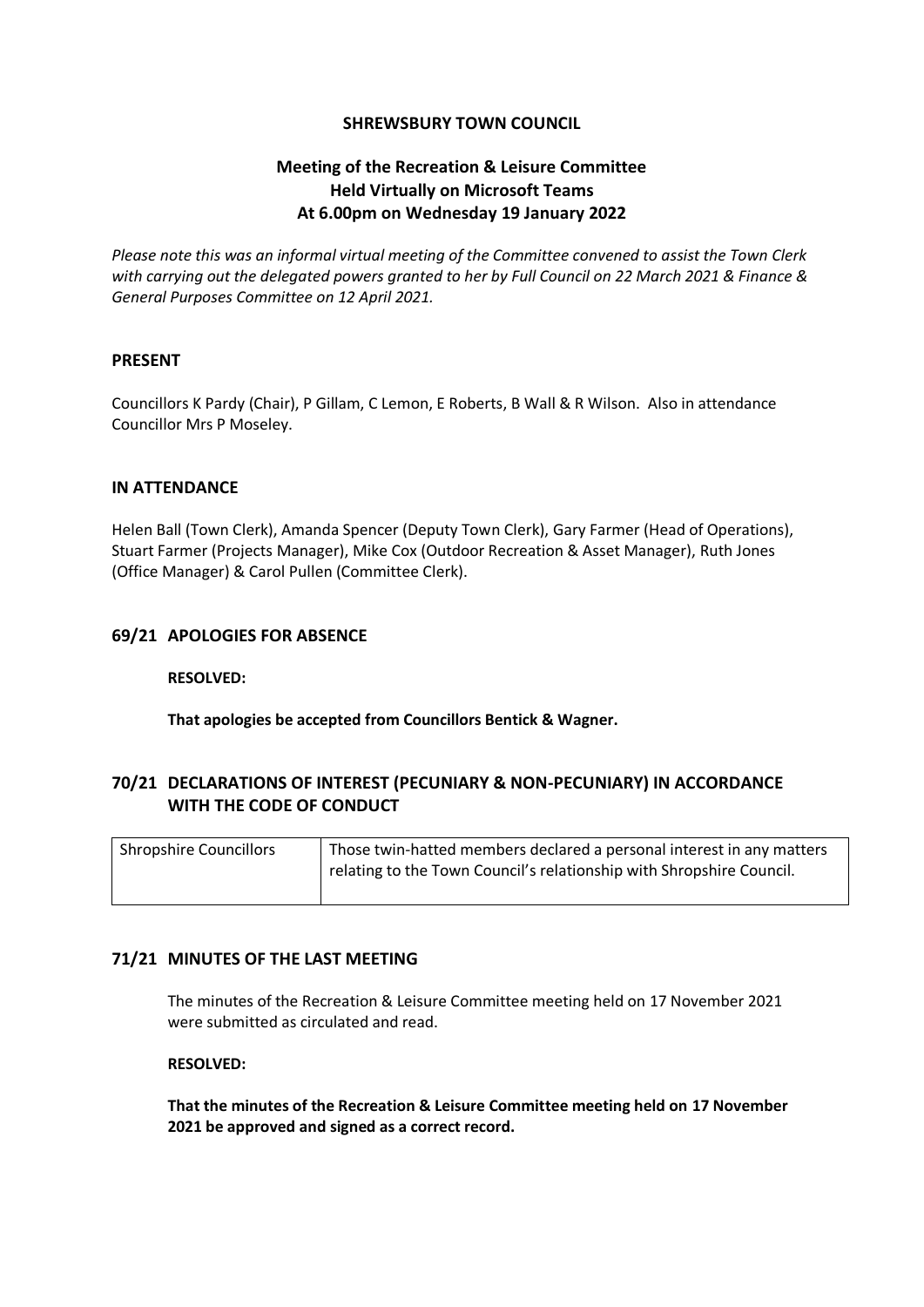## **72/21 MATTERS ARISING FROM THE PREVIOUS MEETING**

**64/01 – Shorncliffe Recreation Ground** – The Town Clerk had spoken to Redkite, an organisation who undertook projects such as landscape management plans and had previously done works for the Council, about a possible visioning exercise for Shorncliffe and a date was being sought to meet on site with the local councillor.

**64/02 – Stanley Lane Recreation Ground** – The Project Officer had been working on work specifications with a view to seeking quotes for the pathway and lighting and additional asks will be considered once the costs have been received for that work.

**64/03 – Church Road Recreation Ground** – The Town Clerk had met with Councillors Vasmer and Bentick about possible options and the Project Officer was currently seeking quotes to bring back to this committee. A date was being sought to have a discussion with the Church about what future use of the Glebefield might look like.

**66/02 – Dana Gardens** – the Town Clerk had received a medical report but it was not conclusive that it was these particular trees that was affecting the health of the individual so further advice needed to be sought before bringing this matter back to the committee.

## **73/21 ALLOTMENTS**

The Chairman welcomed Dr Graham Tate who would speak about proposals for alternative management of allotments. Prior to the meeting members had received a copy of Doctor Tate's proposals and he spoke to the committee as a concerned allotment holder involved in allotmenting over the last ten years.

Given the wonderful allotment estate that Shrewsbury Town Council had and in order to enhance the mitigation of climate change in all its forms, he felt the allotment sites provided an opportunity to establish some wildlife friendly gardening practice. Many allotment holders he had come into contact with mainly produced fruit and vegetables but it would not be very difficult to actually enhance the wildlife aspect of that. He had discussed his report briefly with Shropshire Wildlife Trust who had a very strong record of leverage towards funding and carrying out environmental projects in Shrewsbury and Shropshire.

He felt a programme of education which would facilitate the greening of the allotment estate by creating wildlife areas such as ponds, hay meadows, safe spaces for hedgehogs, bird & bat boxes, composting and growing climbers. Although it was appreciated that sites were diverse and managed in different ways by the different allotment committees, he felt the Town Council had a role to play in influencing how sites were managed and encouraging committees to participate in educational programmes. He felt there was renewed interest in allotmenting from a younger generation who were clearly are more sympathetic and interested in wildlife. They tended to bring their children onto the site which was a wonderful opportunity and he was aware that some allotment sites were linked with schools. The Town Council would be catering for this new generation of allotments holders.

Councillor Roberts expressed some concerns, although agreeing there was a need to ensure enhancement for wildlife she also worked closely with the foodbank and much produce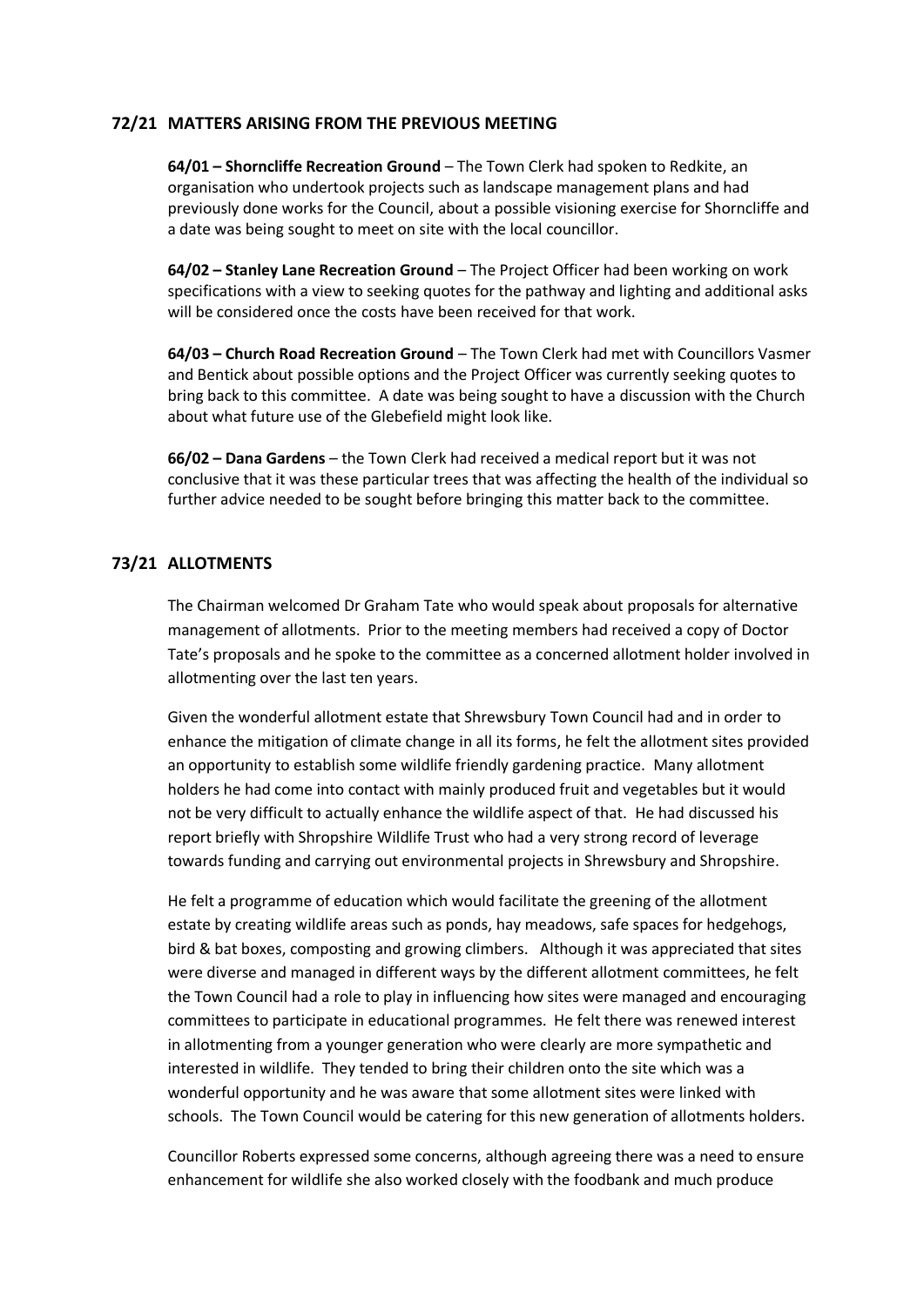received for residents came from the allotment sites. She was concerned that pushing for more wildlife friendly areas on areas that were farmed may put added pressure on people not to produce what was currently needed especially at a time when living costs were spiralling out of control. She believed it should be up to the individual allotment holder whether they chose to put aside some of their area for habitat and diversity.

The Town Clerk offered some background. The Council had around 550 allotment plots over 10 different sites which were run by 8 different management associations under devolved management. They were therefore responsible for the day to day management of their associations, the management and the appointment of new allotment holders. In effect they were responsible for changes to their constitution, tenancy agreements and any website presence they had so the Council's ability to change that was limited although it could look to changing the narrative on the websites about allotments.

In terms of management, the sites were all different, but on all there were some levels of biodiversity. Dr Tate was on the Greenfields site which was probably one of the more traditional sites, whereas places like Bowbrook had a very modern approach to managing the site.

She and the Head of Operations did spend time going round these sites and all of the wildlife suggestions raised by Dr Tate were already operated in some shape or form on those sites. There were also different styles of managing allotments, there were traditional allotment holders who liked brown space but others who operated a minimal dig capability.

She felt the first port of call before Council started to look at commissioning biodiversity surveys was to have a conversation with the Allotment Associations maybe through the sixmonthly liaison meetings that she and the Head of Operations facilitated, the next meeting being the following week and perhaps then a conversation with the Biodiversity Officer at Shropshire Council to see whether there was any guidance he could provide.

Councillor Vasmer suggested it might be worth suggesting to the allotment secretaries a presentation with an educational focus on some of the ideas.

The Town Clerk was happy to explore this with allotment secretaries and it may be something that could be facilitated as a separate meeting as the liaison meeting tended to deal more with practical issues.

The Head of Operations echoed the Town Clerk's comments and offered praise to some of the allotment committees. Having been involved with allotments for many years, he was aware that many of the sites had been practicing biodiversity before climate change was even considered and he suggested that Dr Tate visit some of these locations to see the good work they were already undertaking. He did not want to do a disservice to all those plot holders and allotments sites who are really playing their part for climate change such as the Bowbrook site who had won awards for diversity and were a shining light to the other allotment associations. The other thing to bear in mind was the link to Bloom which encouraged biodiversity and there was funding available through Bloom allotment groups could seek support for purchasing bird boxes or bat boxes or planting fruit trees etc.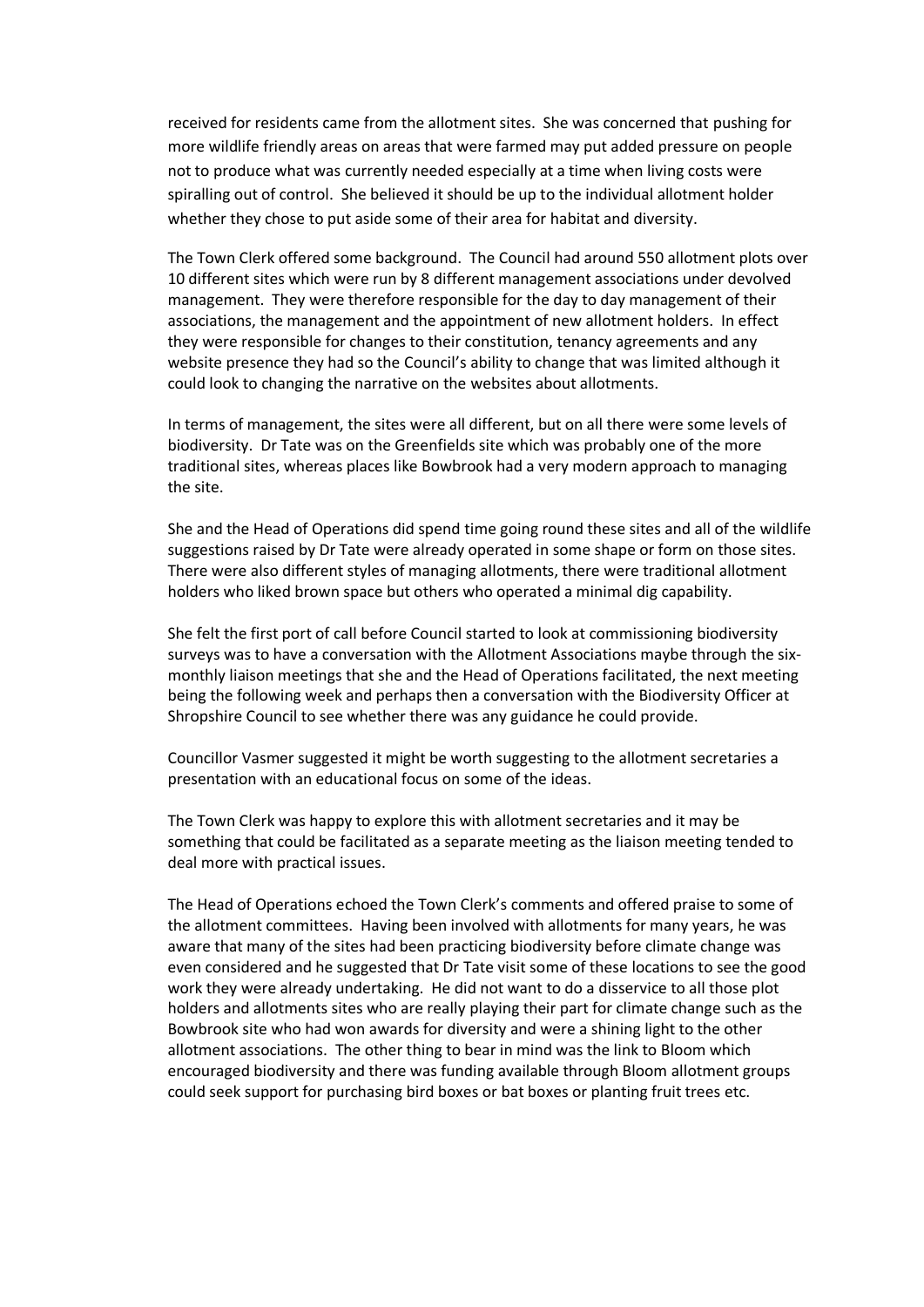#### **RECOMMENDED:**

**That Dr Tate's report be presented to the next Allotment Liaison Meeting with a view to further training and education programmes being made available.**

## **74/21 CAPITAL PROGRAMME**

Ahead of the meeting, the Capital Programme had been circulated to members and the Town Clerk provided the following updates:

- Costings for Stanley Lane Rec works were progressing.
- Solar Lights installation had started.
- Greenacre Play Area was out for tender.
- Castlewalk Nature Trail was ready for build but awaiting Councillor consultation.
- Town Centre accommodation was being progressed.
- Dana Footpath SHS had cancelled the meeting before Christmas and a new date for reconvening the meeting was awaited.
- Cycle & Footpath Map The BID had £10k funding to commission the map with City ID who designed the wayfinding boards. The Climate Change Committee had agreed to fund the map printing.
- Beaver Project was still awaiting the DEFRA/Natural England approvals. The Town Clerk and Countryside & Greenspace Manager had met with residents nearby and he was to meet them onsite shorty.
- Street Light Improvements these would start once the Quarry Solar Lights were installed.
- Height Barrier tender had been awarded.

Councillor Wilson thanked the Town Clerk for her persistence with Shorncliffe, which had not been straightforward but now progress was being made. He urged Councillors from across the town to get involved as this was to be a large facility of benefit to the whole town.

He reported good feedback from residents about the solar light installation in the Quarry and asked the Town Clerk if there was any intention to expend these lights to other parts of the Quarry. The Town Clerk confirmed that this was a very bespoke project for the Quarry and these columns had been specifically designed to meet the heritage requirements of the park. Officers were however looking at other locations may lend themselves to less traditional and more affordable options.

## **RESOLVED:**

## **That the Report be noted.**

# **75/21 FOOTFALL**

The Project Manager reported that visitor numbers for the Quarry for November and December 2021 showed a slow but steady increase throughout the months with expected peaks and troughs due to weekends and weather conditions.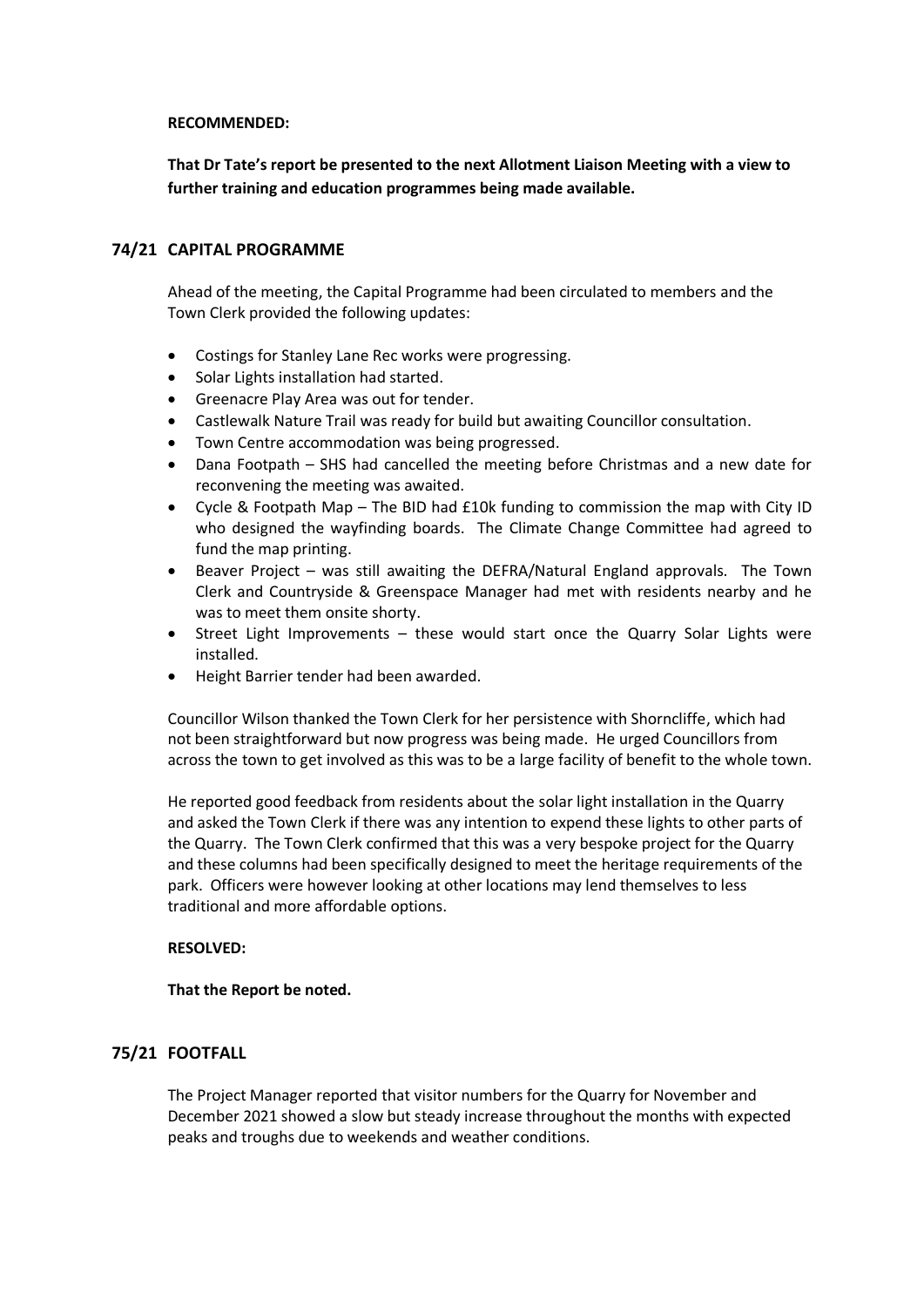Elephant WIFI had been made aware of a fault in their monitoring system which mean that Apple devices were not being picked up, this had now been fixed and updated stats had been provided. This showed the increase in visitors had been steady and the percentages of repeat and new visitors had remained largely unaffected by the additions.

### **RESOLVED:**

#### **That the Report be noted.**

### **76/21 FISHERIES**

The Outdoor Recreation & Asset Manager reported:

**Mousecroft Pool –** awaiting Western Power to complete the tree work, but a delay was inevitable after all the recent storm damage around the county. Once the work is completed it was intended to remove two willows which were leaning badly and if they fell over could damage the bank of the pool and adversely affect the ability of the pool to retain water.

The three new disabled platforms had been well received and a recent donation would fund the construction of another three platforms of a similar design, but slightly smaller in size. A grant application was also being made for funding to install a further three platforms.

**Monkmoor Fishery –** work had been done on the lane, and more stone was awaited to complete the surface levelling.

**Oxon Pool –** was performing well and successfully. The new gate had been installed. There was a problem with vermin climbing into warm engines and causing damage by chewing cables and pipes but steps were being taken to ensure safe control of vermin is undertaken.

**Reabrook Fishery –** continued to work well with many positive comments. Some additional signs were to be installed.

**Radbrook Pool –** was to have three new replacement platforms paid for by the recent donation. Patrols in the area had been working well. Recently during a cold snap, the bailiff found some school girls attempting to walk across the pool, he managed to talk them off the ice and made a visit to the school. The school raised the issue at the morning assembly to raise the awareness of the danger of walking on frozen pools. This demonstrated that the bailiffs not only patrolled but performed other duties related to safety or reducing antisocial behavior, for which the Council were extremely grateful.

**County Ground and Quarry –** once the season closed, it was intended to repair two pegs in the Quarry and one at the County ground to ensure they were in a safe condition for the start of the new season.

**Emstrey Fishery –** this site now had in the region of 130 anglers signed up and this was putting a strain on the existing parking arrangements. The Fisheries were currently in discussion with a local landowner to see if a plot could be made available. If agreed some work would need to be done to ensure availability during adverse weather conditions. Five platforms were due to be installed on this fishery but due to Covid and high river levels, there had been a delay.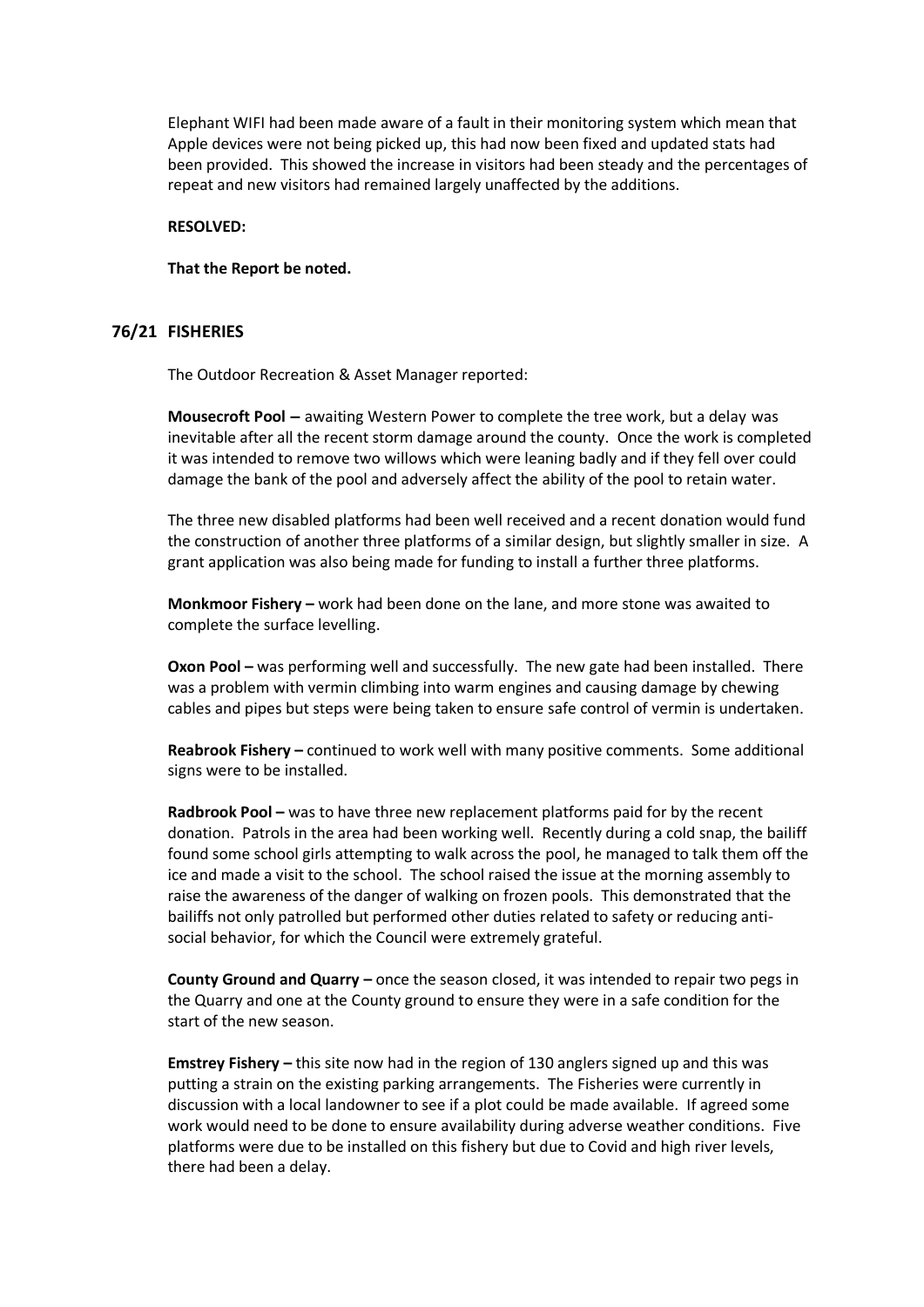**Belvidere Fishery –** some local residents who fish the area had asked if the provision in that location can be improved. Grant applications were being made for the provision of three platforms.

**Sydney Avenue –** grants were being made for the provision of 4 replacement fishing platforms.

New signage was to be installed at Doctors Field, the Reabrook, Belvidere and Estrey Fishery. The Family Academy would commence from Easter, with a total of eight events running until the end of the Summer. Recent angling competitions had had to be cancelled due to the high river levels and it was hoped these could be fit in now river levels had dropped.

## **RESOLVED:**

- **(i) That the report be noted;**
- **(ii) That the Fishing Co-ordinator & Bailiffs be thanked for their continued work and vigilance.**

# **77/21 TEAM SHREWSBURY**

77.1 **Team Shrewsbury Update -** The Team Shrewsbury report had been circulated prior to the meeting and the Office Manager provided an update. As could be seen from the December figures congregational issues had increased. Currently youths were causing issues in the Shopping Centre and conversations were taking place with Schools and letters were being issued to parents.

Following the implementation of preventative measures including additional signs and PIR's, Claremont Place continued to suffer with ASB issues. Team Shrewsbury partners had written to the owners of the alleyway and parking area at the rear of the property.

From the comparisons over the past three months there were a number of areas which have increased. Conversations were continuing with The Lantern Trust in Weymouth and the SNT Inspector with Dorset Police regarding the implementation of Operation Luscombe for tackling persistent begging and street based ASB.

The new premises for the Ark was progressing well and they would be able to accommodate much more and individuals would have more space for one to one conversations.

Information sheets from the Samaritans were attached to the Agenda reports offering contact details including bereavement support. Anyone working, studying or living in Shropshire could receive free bereavement counselling support.

Partners had been asked to consider a collective response to Town Security where Officers were employed under a Community Safety Accreditation Scheme, this however had to be approved by the Chief Constable and PCC and the Inspector was currently pursuing this.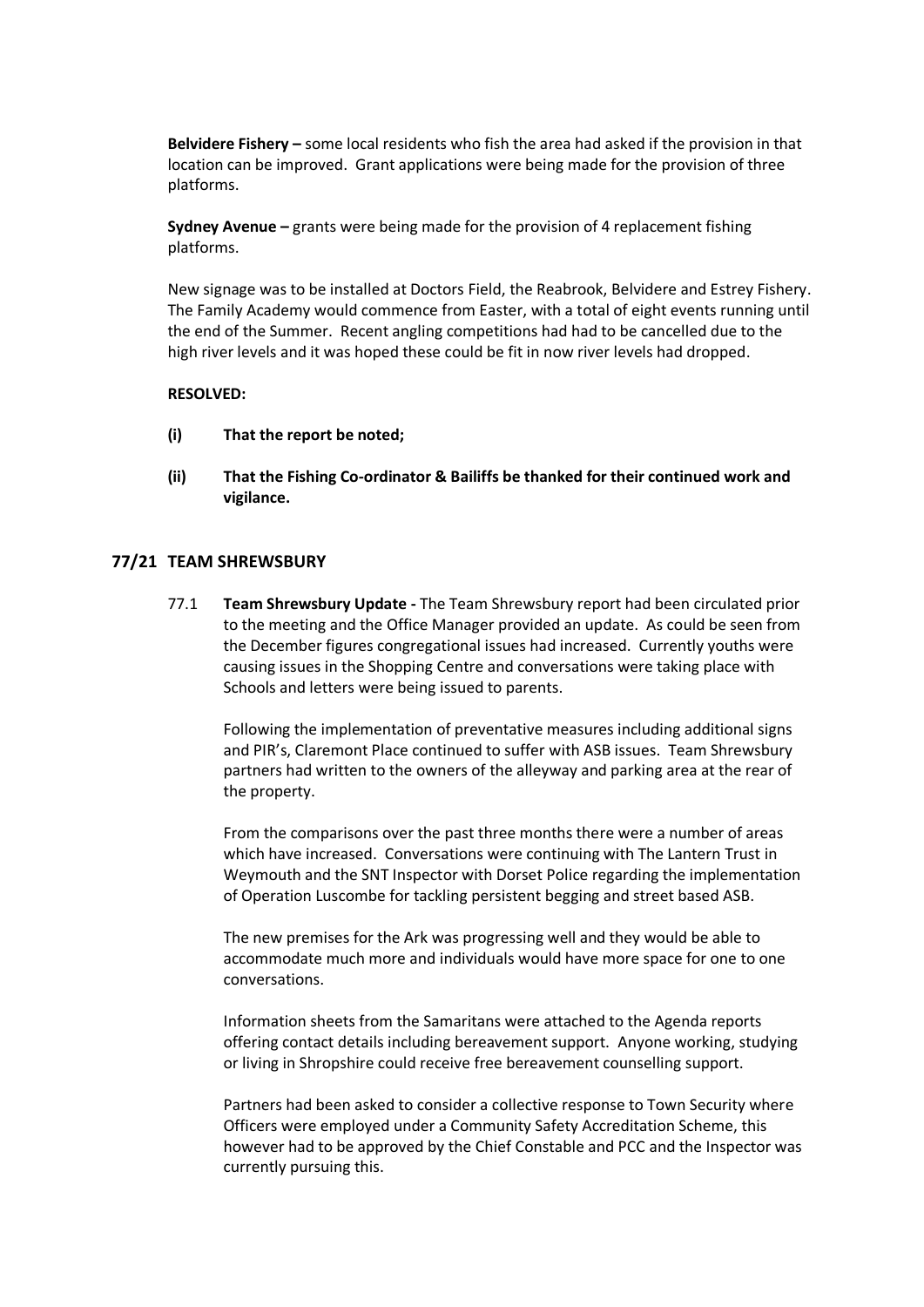77.2 **Homelessness Task Force -** The Town Clerk reported on the Homelessness Task Force Group. Mark Barrow, Executive Director Place at Shropshire Council had convened a Task Force to look at issues in relation to homelessness, vagrancy and use of drugs and alcohol in the town centre.

There had been two meetings so far with a third scheduled for 19 January. These meetings involved key officers at Shropshire Council, Police, Town Council, BID, Shopping Centre and elected members (Town, Unitary & MP).

Much of the emphasis was around how partners could work more collaboratively and collegiately in addressing problems and also using networks nationally to seek best practice that might help to inform new ways of working.

The last meeting was joined by the Chief Executive of the Lantern Trust in Weymouth; a multi-agency facility to address homelessness, very much how the Ark aspires to be. This also had allowed discussions with Police in Dorset to share Operational Briefs on addressing drugs and alcohol related ASB in the town centre.

Work was ongoing with the Town Council, Shropshire Council, BID and Shopping Centre to look at Risk Assessments to address aggressive behaviour of some in the town centre and to support public sector focussing staff.

77.3 **Local Policing Charter - L**ast year the Town Council signed up to the West Mercia Police Local Policing Charter. This was the Police commitment to look at Policing Priorities for the individual wards. The list was collated with members input and sent as one document to the Local Safe Neighbourhood Team Inspector who cascaded it to the Safe Neighbourhood Team areas for the relevant wards. It was designed to be a working list and each Safe Neighbourhood Team should be feeding back directly to local members. Officers would continue to liaise with the Sergeants for an update on previous submissions. The next review date was April, priorities would be requested prior to the next R&L meeting on 9 March. The Superintendent also hosts a meeting for Parish & Town Clerks to feedback on progress and the next one is the 25 April.

## **RESOLVED:**

**That the Reports be noted.**

## **78/21 QUARRY MATTERS**

## **78.1 Events Programme for 2022**

The Outdoor Recreation & Assets Manager reported on the events programme. The list was constantly changing but as Covid guidelines eased event organisers were now confirming events and dates.

The Town Clerk reported that there were several things that officers needed to do. Firstly all of the documentation that was sent out would need to be reviewed in light of the publication of a new Purple Guide. The Council had been operating on the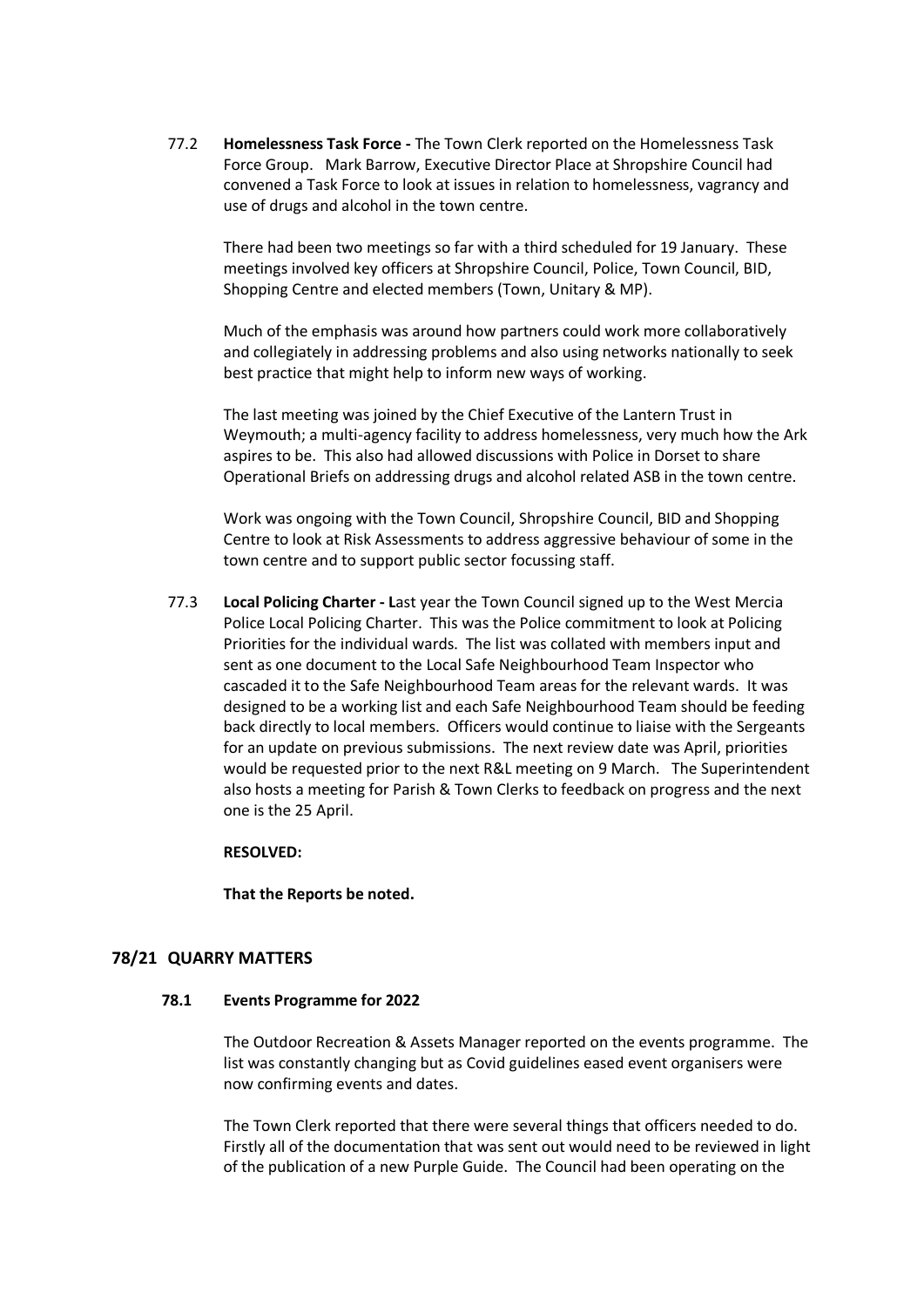original one for around twenty years so there was a need to review what had changed and also review the Outdoor Music Events Policy in line with the Premises Licence.

Secondly the Home Secretary was set to establish a new Duty to Protect on Event organisers and hosts. This was in relation to Terrorism attacks. The Council would need to review its own Terrorism Management Plan to ensure that all organisers were working towards the same goal.

Due to the sensitivity of these documents, they would not be shared publicly but members needed to be aware that the corporate body held these Statutory Duties to Protect the public and it was the job of officers to execute that duty.

#### **RESOLVED:**

### **That the Report be noted.**

# **78.2 Preparation for any Queen's Platinum Jubilee Celebrations on any Recreation Ground**

The Town Clerk reported that as the Jubilee weekend would fall on 2/3/4/5 June and be tagged onto the school holidays it was envisaged many people may be away. However, the BID were looking to do possible activities in the town centre and the Outdoor Recreation & Assets Manager had already received requests from people asking to book the Quarry for Street Parties. He was currently reviewing previous jubilee guidance to distribute and this would clarify what is allowable on the Town Council's estate and would be published on the website.

The Head of Operations was looking at bloom activity that would celebrate the Jubilee in both the Castle and the Quarry and the Council was working with the BID to have a British theme with Union flags in Christmas Tree Brackets.

Members were asked to consider commissioning a permanent feature or piece of art to mark this occasion and any ideas that the Committee might have. Members discussed several ideas. Councillor Vasmer suggested a mural in the Quarry in the area of the Queen Mother's garden, which was due to be re-designed when the old greenhouses were demolished. Councillor Wilson suggested a competition for youngster to design something and a local artist commissioned.

Town Clerk reported that the BID were considering a competition for children to design some of the bunting. She also mentioned that Town Council staff who maintained Mardol Quay gardens had suggested a mural along the black fencing that separated the garden from the river. The BID had done a big project on painting some of the BT boxes and going on their experiences there had been very few graffiti incidences on those boxes which showed that people did value them as pieces of art.

Councillor Roberts, who would have taken Office as Mayor by the Jubilee, asked whether a Mayoral party in the Castle or through the town centre would be possible. The Town Clerk said that having looked at street parties before in partnership with the BID, although it was possible to close off town centre roads,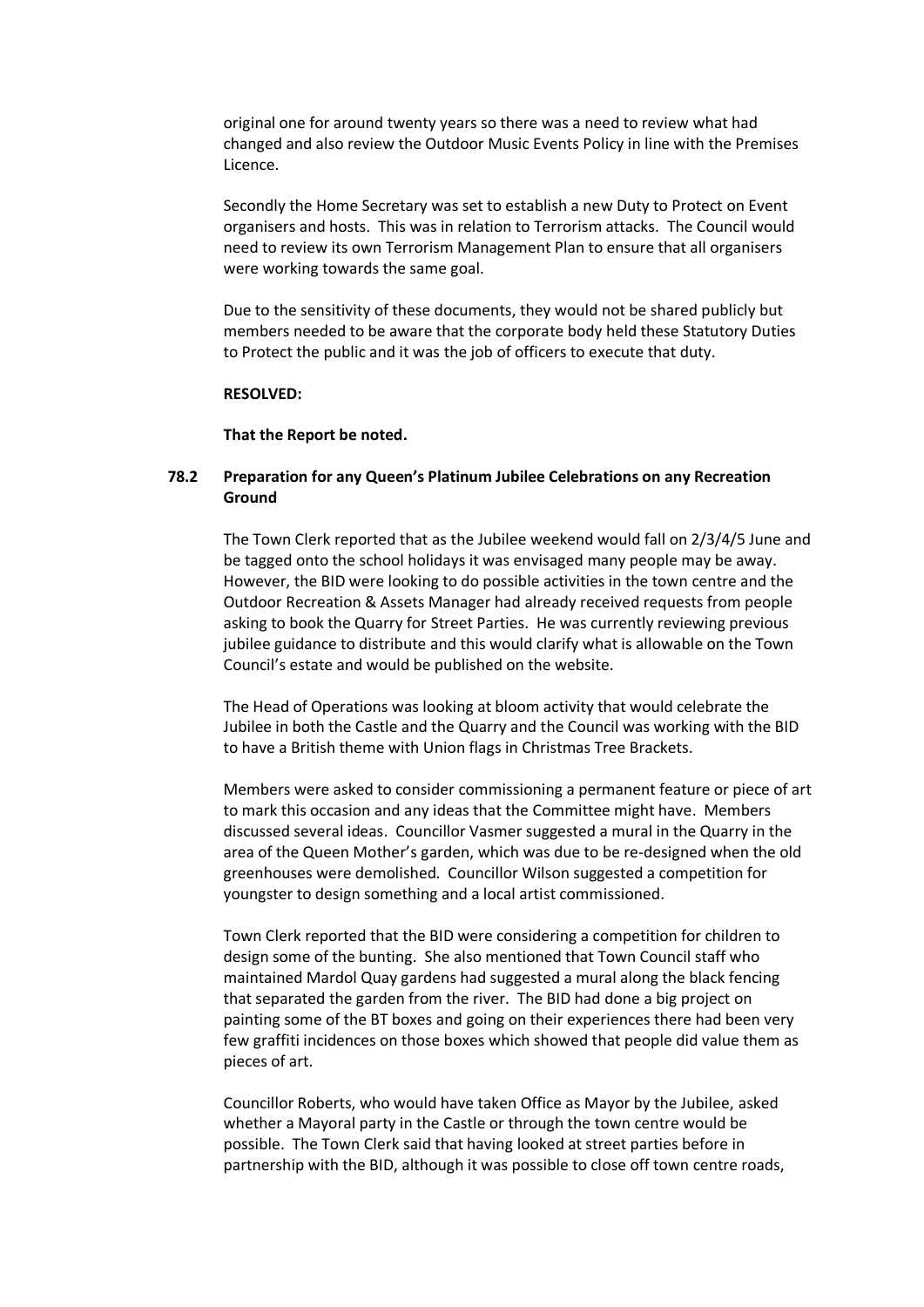they have to be made available to emergency services so it would not be possible to put tables and benches along them. However, the potential of hosting something at the Castle could be explored.

#### **RESOLVED:**

### **That the Report be noted.**

## **79/21 SHREWSBURY IN BLOOM**

Minutes of the Bloom Committee had been circulated ahead of the meeting. The Head of Operations reported on activity. The Bloom Committee were considering a Commonwealth theme for this year, whereby some of the planters be themed on the national colours or the flags. Planting up was going well in the nursery and take lots of cuttings were being taken. It was planned that with the lifting of Covid restrictions there could be a return to face to face events and on that basis the open evening at the Nursery was planned for 9 June and this would be publicised shortly.

This year the RHS were changing the judging criteria and were promoting biodiversity, some of the key areas being planting perennials and pollinators, the need for wildlife, eliminating the use of peat, minimising water usage and tackling local environmental issues and planting schemes. This linked into the earlier item on allotments and the importance of this being recognised by the RHS. The Committee were working with interested groups and planning for 2022 judging.

## **RESOLVED:**

**That the report be noted.**

## **80/21 RECREATION GROUND MATTERS**

The Projects Officer reported that following on from unauthorised encampments being discussed at previous meetings and the agreement to fund barriers to combat this problem, this had gone out to tender. Five submissions had been received and this had now been awarded but, due to delays with production lines, no start date had been given. When this was known he would update members of the relevant wards and report back at the next meeting of this Committee.

## **RESOLVED:**

#### **That the update be noted.**

# **81/21 TREE WORKS**

The Town Clerk reported that major treeworks had started in the Quarry and would go on for about a month. This was a major piece of work and one that had to be done every twenty-five years or so in order to extend the life of the lime trees given their huge environmental value.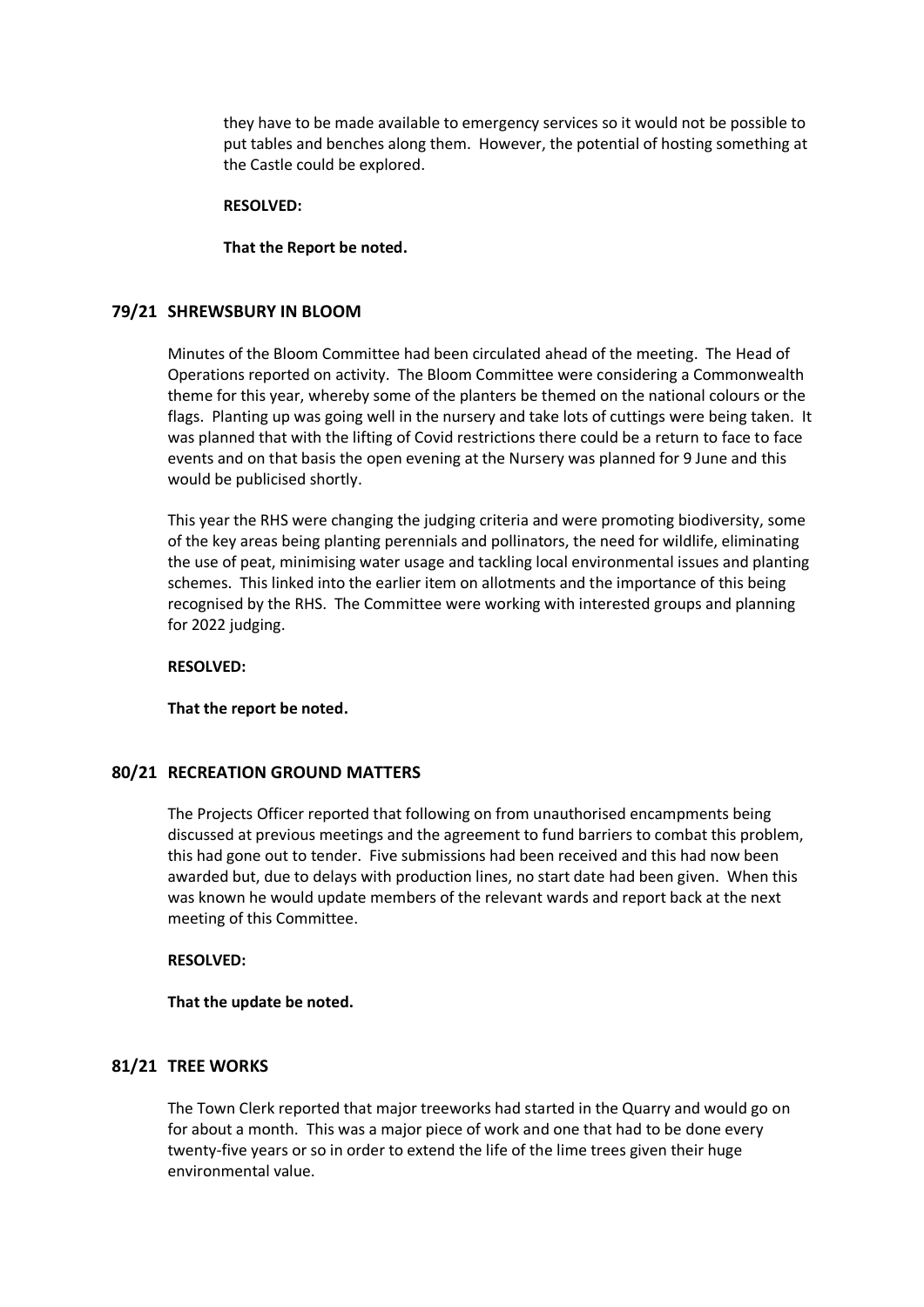Officers were putting together a specification for updating the existing Framework Contract for procuring Arborists on an ad hoc basis. This will allow for the operational due diligence to be undertaken on all potential contractors and work towards a set price list for works to be done. This tender document would be published on Contract Finder and the outcome reported to Council.

Trees that were being planted were now being noted to be logged on the Queens Green Canopy to support the Lord Lieutenant's wish that when the Queen is presented with the national map of all trees planted, Shrewsbury & Shropshire is peppered with new trees. Officers were supporting some of Shropshire Council's tree planting commitments and Weeping Cross depot would act as a base for delivery and collection around the county. The Council was also facilitating a legacy donation of £10,000 to encourage tree planting in private gardens across the county.

Regarding the Tree Nursery enhancements funded through DEFRA's Trees Outside Woodland Project. This was designed to collect unwanted shrubs and trees that would be otherwise composted, grow them on and replant elsewhere. There had been quite a lot of donations so far and this would be publicised further.

### **RESOLVED:**

**That the report be noted.**

## **82/21 COMMUTED SUMS**

The Town Clerk gave an update on negotiations with developers and transfer arrangements:

- (a) *Copthorne Barracks Play and Open Space* offsite contributions to play (£30,498 - £20498 for Shorncliffe Drive & £10000 for Silks Meadow – to be paid on 75% occupancy) and open space (£115,000 for sports pitches & associated facilities at County Ground – paid on 50% occupancy)
- (b) *Barratt Homes/Bovis Homes – Mytton Oak Road* Phase 1 adopted; Snagging Phase 2/3 commenced. No identified date for transfer
- (c) *Shrewsbury South Urban*
	- i. Sutton Grange site ongoing likely transfer in 2021/22
	- ii. Bellway Homes site discussion on land adoption and adoption of acoustic fencing
	- iii. Galliers site early discussions on land adoption
	- iv. Community Centre location on the site
- (d) *Sweetlake* Development of play area and future adoption of open space Play complete. All open space adopted.
- (e) *Crowmoor House* s106 agreement for offsite play & open space contribution to be used for Upton Lane & Monkmoor Recreation Ground – two-staged